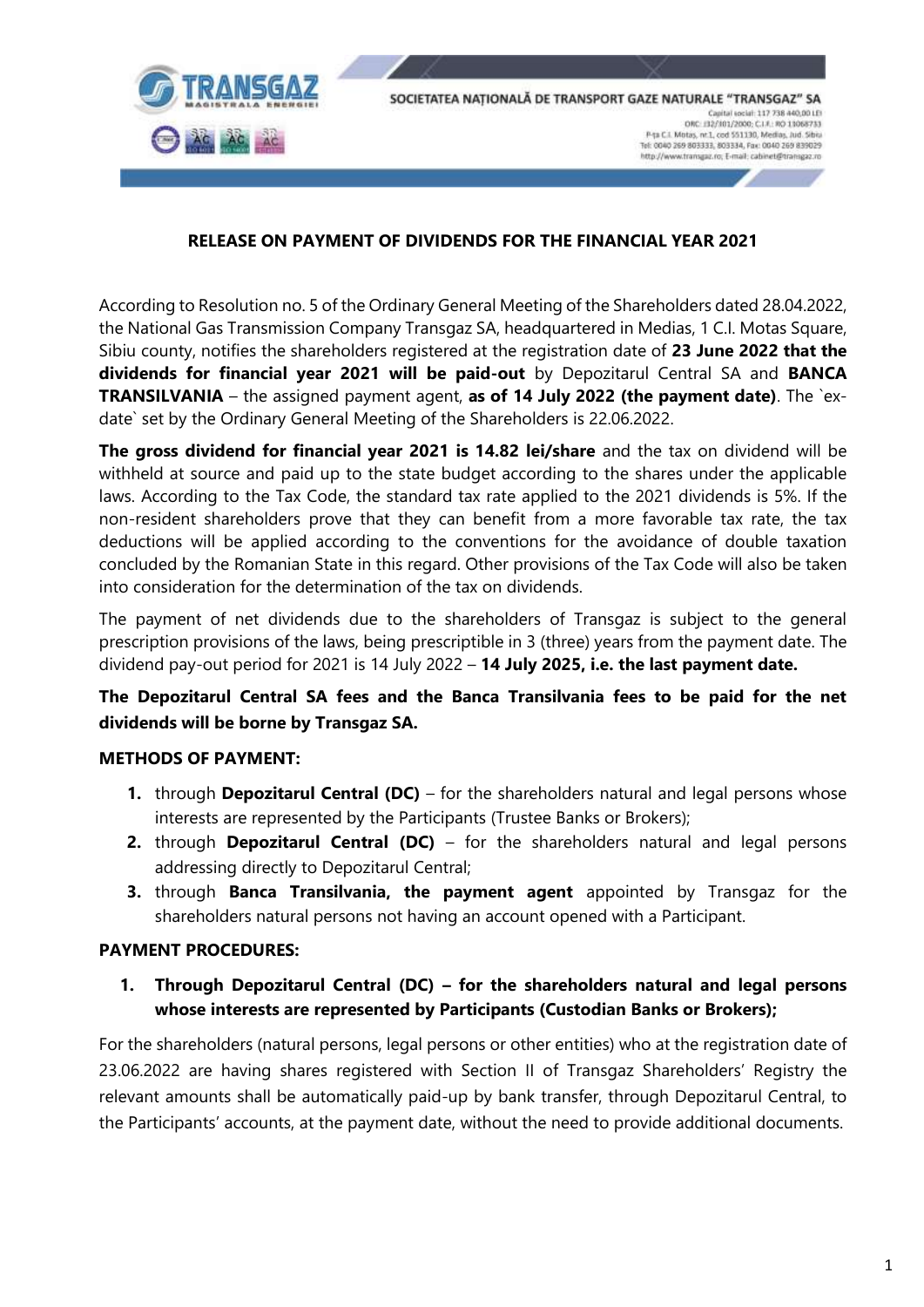## **Exceptions:**

**1.1. Pension funds –** to benefit from the applicable laws, meaning for exemption from the payment of the tax on dividends, according to Law 227/2015 on the Tax Code, as further amended and supplemented, the Participants (the Custodian Bank or the Broker) which have in the portfolio clients with retirement funds must send **until 04.07.2022** a list of such clients, accompanied by all legal documents attesting the quality of their retirement fund.

**1.2. Investment funds without legal personality** - to benefit from the applicable laws, the Participants/the Investment Management Companies which have in the portfolio clients with investment funds without legal personality will send **until 04.07.2022** the following documents:

- Declaration signed by the legal representative/ person authorized to represent the investment fund comprising at least the following information:
	- the fund does not have a stand-alone organization or own patrimony;
	- the fund does not have legal personality;
	- the fund identification data as recorded in the Transgaz Shareholders' Register;
	- the full name of the open/closed investment fund;
	- the registration number in the Register of Financial Instruments and Investments.
- A valid copy of the identity document of the legal representative/person authorized to represent the investment fund;
- A copy of the relevant document showing the quality of the person signing the declaration of legal representative / person authorized to represent the investment fund;
- A copy of the certificate issued by the Financial Supervisory Authority (ASF).

The documents referred to at points 1.1. and 1.2. may be sent by e-mail to [relatii.investitori@transgaz.ro](mailto:relatii.investitori@transgaz.ro) , by fax at 0269 803407 or by mail at the headquarters of Transgaz, 1 C.I. Motaș Square, 551130, Medias, Sibiu, mentioning `*Attn. of the Investor Relations Department*`

**1.3. The non-resident shareholders** having an account opened with the Participant (Trustee Bank or Broker) **and intending to benefit from the more favorable conditions under the Convention for the avoidance of double taxation** between Romania and their relevant residence country or from the non-residence retirement funds (as defined in the laws of an EU member state or of a European Economic Area state), according to Law no. 227/2015 on the Tax Code shall submit the valid Certificate of Fiscal Residence for the year in which the dividends are paid, in original or as a certified copy, apostilled/super legalized, as appropriate, and accompanied by a certified translation in Romanian, as well as the contact details for clarifications regarding the certificates of fiscal residence, at SNTGN Transgaz SA Mediaş, 1 C.I. Motaş Square, 551130, Mediaş, Sibiu County:

- **by 04 July 2022**, in which case the payment of the net dividend calculated with the application of the more favorable tax will be made at the date of payment, that is on 14.07.2022.
- **after the date of payment**, in which case the amount representing the tax difference from the standard rate withheld to the most favorable according to the Double Taxation Convention will be refunded.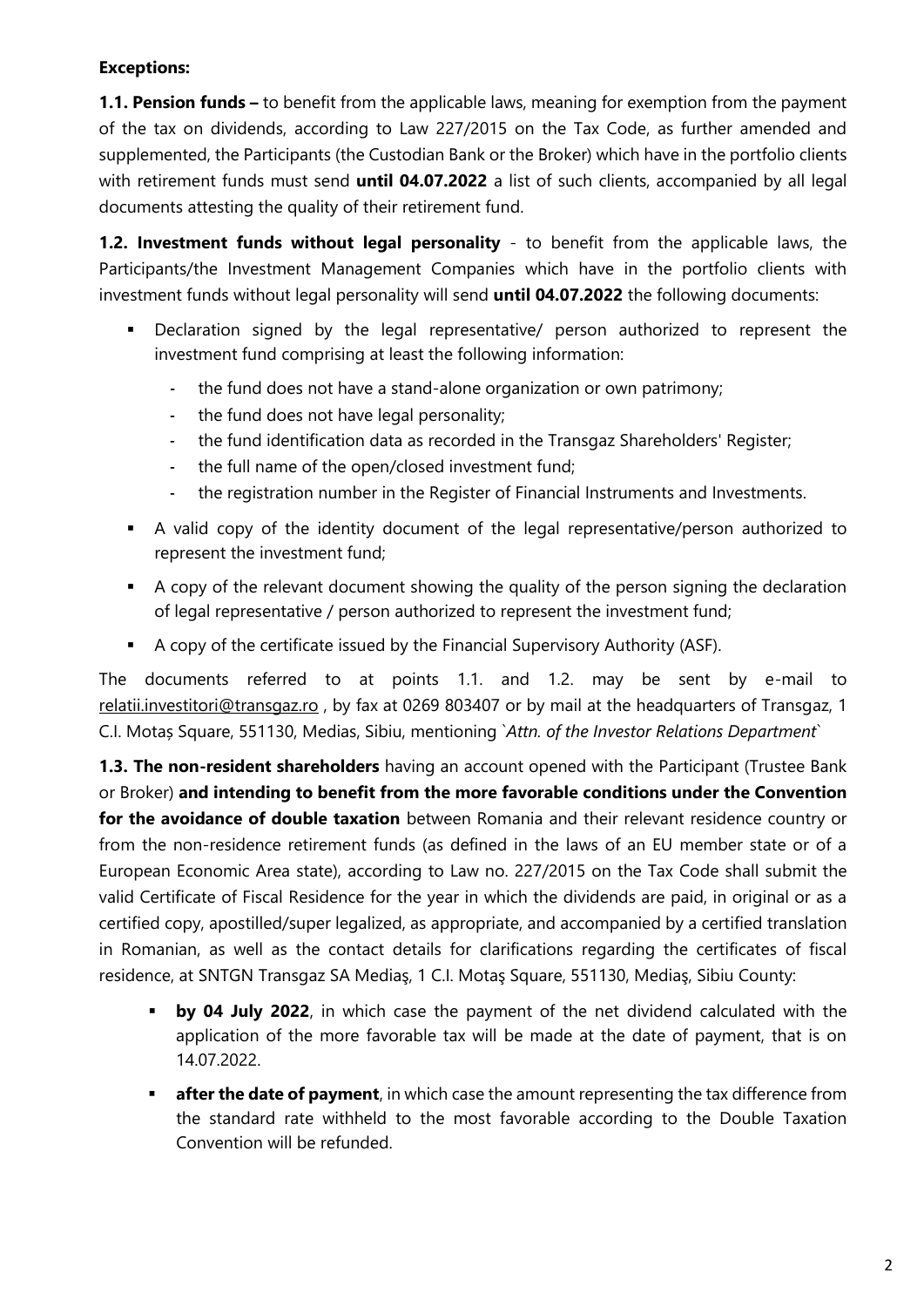*Note: The Shareholders having accounts opened with the Participants may not collect the dividends in cash/transfer at the office of Banca Transilvania.*

**2. Trough Depozitarul Central (DC) - for shareholders natural/legal persons with holdings in individual accounts and who address directly to Depozitarul Central, payments by bank transfer.**

Depozitarul Central offers all shareholders unrepresented by a Participant the possibility to collect any amount due by bank transfer to a bank account, irrespective of the issuer distributing the amounts. The declared bank account is valid until the receipt of a contrary notification, for future distributions as well. The registration of the IBAN code by Depozitarul Central will be charged according to the price list of Depozitarul Central levied on the holders of financial instruments and borne by each shareholder individually.

Dividend payment will be made by Depozitarul Central by bank transfer as of 14 July 2022, after the receipt and verification of the documentation.

**2.1 Shareholders natural persons, personally or through a legal or conventional representative, will present to the Depozitarul Central** the IBAN code collection form, which will specify the bank and the account (IBAN code) opened in the shareholder's name (the model is available on the website of Depozitarul Central - [www.depozitarulcentral.ro](http://www.depozitarulcentral.ro/) ), accompanied by:

- copy of the valid identity document in which the personal numerical code is legible certified by the holder "true copy of the original";
- account statement or a document issued by the bank (signed and stamped) confirming the existence of the account in the name of the shareholder, specifying the IBAN code, in original;
- copy of the documents attesting the quality of the signatory of the application of legal or conventional representative, if applicable – certified by the holder as "true copy of the original":
- copy of proof of payment of IBAN code collection fee.

**2.2 Shareholders legal persons, by legal or conventional representative, will present to Depozitarul Central** the IBAN code collection form which will specify the bank and the account (IBAN code) opened in the shareholder's name (the model is available on the website of Depozitarul Central - [www.depozitarulcentral.ro](http://www.depozitarulcentral.ro/) ), accompanied by:

- copy of the registration certificate certified by the holder as "true copy of the original";
- copy of the document attesting the quality of legal representative of the company (certificate issued by the trade register/equivalent entity - for the entities of foreign nationality) – certified by the holder as "true copy of the original";
- copy of the documents attesting the quality of conventional representative of the signatory of the application, if applicable – certified by the holder as "true copy of the original";
- account statement or a document issued by the bank (signed and stamped) confirming the existence of the account in the name of the holder - legal entity, specifying the IBAN code, in original;
- copy of proof of payment of IBAN code collection fee.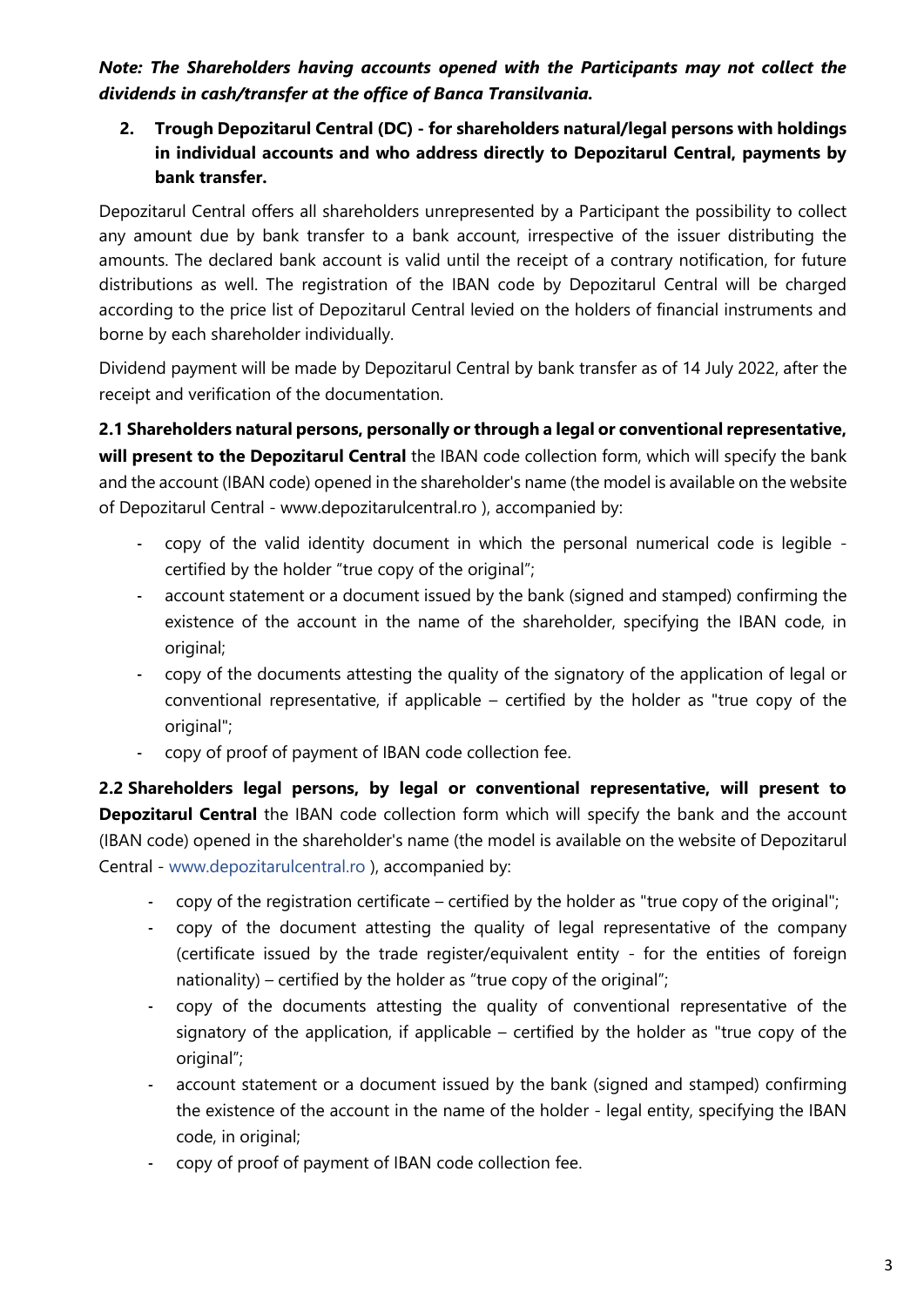The documents submitted in a foreign language shall be accompanied by a certified translation into Romanian and if they are issued by a foreign authority they need to be apostilled or legalized, as appropriate.

The IBAN code collection forms will be sent to: Depozitarul Central SA – București, B-dul Carol I nr. 34-36, etaj. 3, sector 2 or will be submitted directly to Depozitarul Central S.A.

All the above requests will include the email and the telephone number where the shareholders or their intermediaries/representatives can be contacted, as the case may be, if further clarifications are necessary.

The form for collecting the IBAN code and the supporting documents necessary for the payment are available at Depozitarul Central SA at [www.roclear.eu/Holders/Services for holders/D](http://www.roclear.eu/Holders/Services%20for%20holders/)ividend payments and other cash payments or via:

<https://www.roclear.ro/Detinatori/DetinatoriDistribuireDividende>

**Note:** Form for collecting the IBAN code and the supporting documents must be sent once to Depozitarul Central, following to be used for the distribution of any amounts due to the shareholder concerned from his/her relationship with the issuers for which Depozitarul Central provides registry services/distribution services related to these amounts. The shareholder will communicate to Depozitarul Central any changes to the information related to the bank account.

# **3. Through BANCA TRANSILVANIA, payment agent assigned by TRANSGAZ for shareholders natural persons who do not hold an account with a Participant.**

For the shareholders natural persons, the payment of dividends can be made in cash/transfer at any Banca Transilvania unit as of 14 July 2022.

The payment agent – Banca Transilvania will be able to make cash payments within the amounts set out in the applicable legislation (according to Law no. 70/2015, in force as of May 8, 2015, the amounts released to beneficiaries are subject to a daily cap of 10,000 lei / day).

The dividends may be collected by shareholders natural persons either in person or by legal or conventional representative as follows:

- **For the resident natural persons who come at the counter in person** identity card including the personal identification number (C.N.P.).
- **Co-owners (persons who hold shares in common)**  payments to them will be on condition all co-owners are present at the counter, in person or by legal representative and/or conventionally.
- **For beneficiaries non-resident natural persons** who come at the counter in person: passport.
- **For beneficiaries natural persons under 14 years old, the payment of the amounts due is** made to the legal representative - tutor/parent of the minor, based on the following documents:
	- *birth certificate of the Beneficiaries* that must include the personal identification number (C.N.P.) + 1 certified photocopy of the original (photocopy is retained);
	- the legal document establishing the guardianship if the tutor is not one of the parents + 1 certified photocopy of the original (photocopy is retained);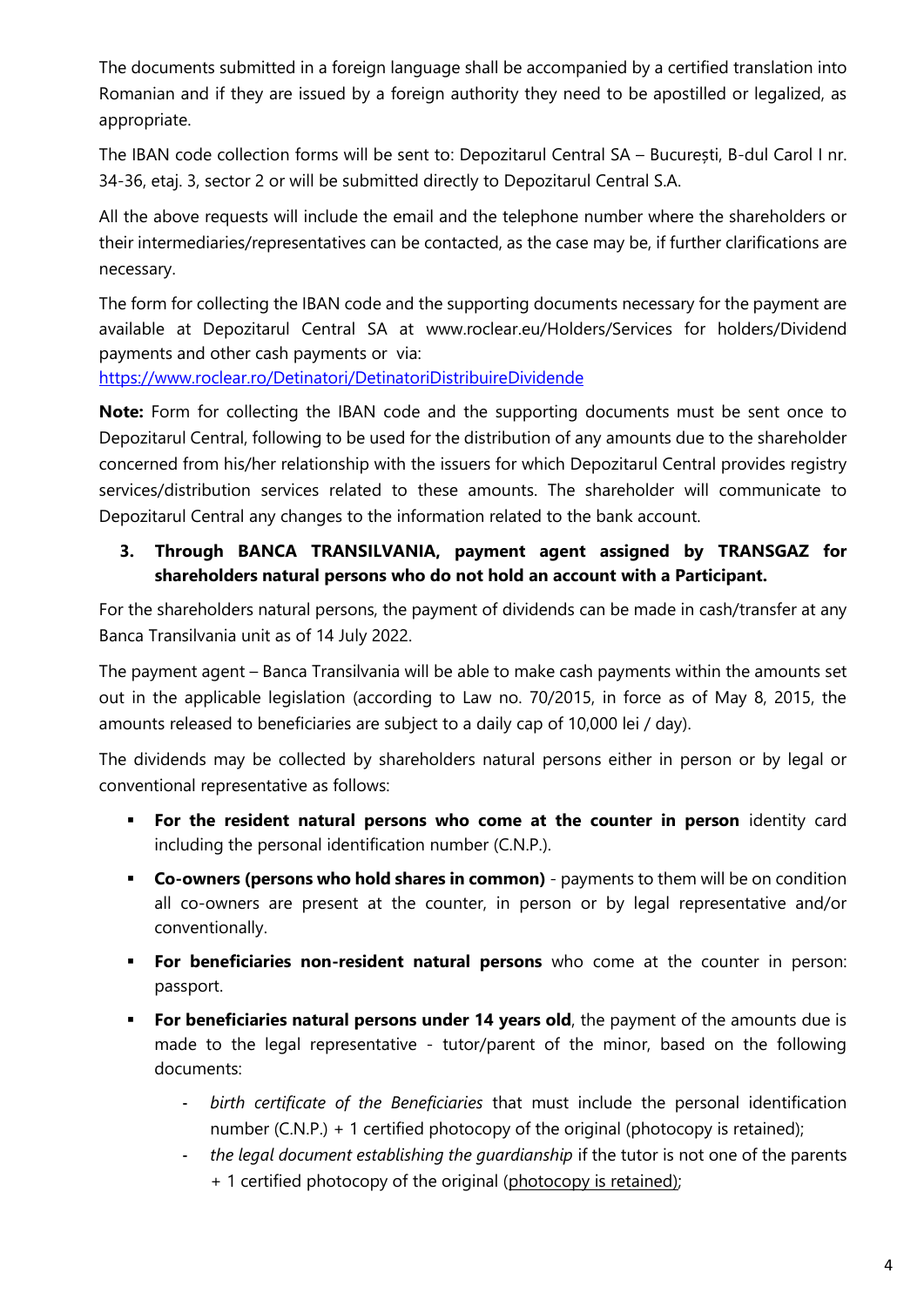- *the ID of the tutor/parent* + 1 certified photocopy of the original (photocopy is retained).
- **Beneficiaries natural persons with trusteeship,** the payment of the amounts due is made by the curator of that person, based on the following documents:
	- identity card of the Beneficiaries including the personal identification number (C.N.P.) + 1 certified photocopy of the original (photocopy is retained);
	- *the legal document establishing the trusteeship* + 1 certified photocopy of the original (photocopy is retained);
	- *the ID of the trustee* + 1 certified photocopy of the original (photocopy is retained).
- **Beneficiaries natural persons who did not come in person at the counter but mandate another person** the payment of the amounts to be distributed is made to the authorized agent of such person, based upon the following documents:
	- *Notarized power of attorney* comprising the empowerment to receive the amounts to be distributed by no more than 3 years preceding the date the payment is made, unless the power of attorney has a validity period of more than 3 years and is valid at the date of actual payment  $+1$  certified photocopy of the original (photocopy is retained);
	- *The ID of the empowered person* + 1 certified photocopy of the original (photocopy is retained).

The documents submitted in a foreign language shall be accompanied by a certified translation into Romanian and if they are issued by a foreign authority they need to be apostilled or legalized, as appropriate.

# **The non-resident shareholders opting for the payment methods at points 2 and 3 (meaning they do not have an account opened with a Participant):**

For the payments made at the payment date, 14 July 2022, in the case of the non-resident shareholders without an account opened with a Participant and wishing to apply the more favorable provisions of the Double Taxation Agreement concluded between Romania and their country of residence or the more favorable provisions applied to the non-resident retirement funds (as defined by the laws of the EU member state or one of the European Economic Area states), according to Law 227/2015 on the Tax Code, the non-resident shall submit the certificate of fiscal residence for the year in which the dividends are paid, within the validity term, in original or as a certified copy, apostilled/super legalized, as appropriate, and accompanied by the original certified translation in Romanian, as well as the contact details for clarifications regarding the certificates of fiscal residence, at SNTGN Transgaz SA Mediaş, 1 C.I. Motaş Square, 551130, Mediaş, Sibiu county, until 04 July 2022.

After the date of 14 July 2022 and until the date of 29 November 2022, the non-resident shareholders without an account opened with the Participant and wishing to apply the more favorable provisions of the Double Taxation Agreement concluded between Romania and their country of residence, who have not requested the payment of the dividends until the payment date, may submit the certificates of fiscal residence at SNTGN Transgaz SA Mediaş, 1 C.I. Motaş Square, code 551130, Mediaş, Sibiu County, following that the payment amounts be calculated for them. The shareholders must follow the procedures mentioned at 2 and 3.